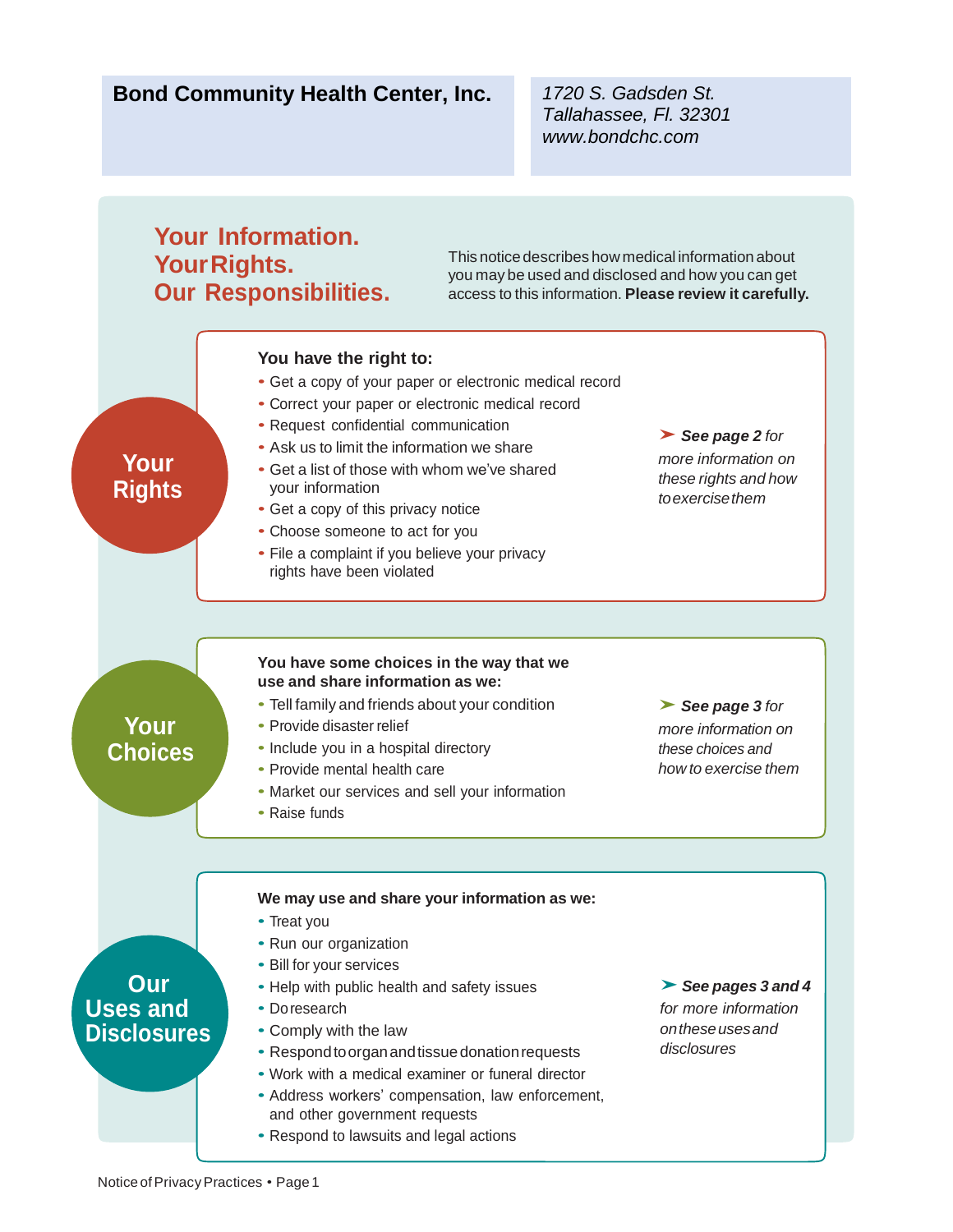| <b>Rights</b>                                                | This section explains your rights and some of our responsibilities to help you.                                                                                                                                                                                                                                                |
|--------------------------------------------------------------|--------------------------------------------------------------------------------------------------------------------------------------------------------------------------------------------------------------------------------------------------------------------------------------------------------------------------------|
| Get an electronic or<br>paper copy of your<br>medical record | • You can ask to see or get an electronic or paper copy of your medical record and<br>other health information we have about you. Ask us how to do this.                                                                                                                                                                       |
|                                                              | • We will provide a copy or a summary of your health information, usually within 30<br>days of your request. We may charge a reasonable, cost-based fee.                                                                                                                                                                       |
| Ask us to correct<br>your medical record                     | • You can ask us to correct health information about you that you think is incorrect<br>or incomplete. Ask us how to do this.                                                                                                                                                                                                  |
|                                                              | • We may say "no" to your request, but we'll tell you why in writing within 60 days.                                                                                                                                                                                                                                           |
| <b>Request confidential</b><br>communications                | • You can ask us to contact you in a specific way (for example, home or office phone)<br>or to send mail to a different address.                                                                                                                                                                                               |
|                                                              | • We will say "yes" to all reasonable requests.                                                                                                                                                                                                                                                                                |
| Ask us to limit what<br>we use or share                      | • You can ask us not to use or share certain health information for treatment,<br>payment, or our operations. We are not required to agree to your request, and we<br>may say "no" if it would affect your care.                                                                                                               |
|                                                              | • If you pay for a service or health care item out-of-pocket in full, you can ask us not to<br>share that information for the purpose of payment or our operations with your health<br>insurer. We will say "yes" unless a law requires us to share that information.                                                          |
| Get a list of those<br>with whom we've<br>shared information | • You can ask for a list (accounting) of the times we've shared your health information<br>for six years prior to the date you ask, who we shared it with, and why.                                                                                                                                                            |
|                                                              | • We will include all the disclosures except for those about treatment, payment, and<br>health care operations, and certain other disclosures (such as any you asked us to<br>make). We'll provide one accounting a year for free but will charge a reasonable,<br>cost-based fee if you ask for another one within 12 months. |
| Get a copy of this<br>privacy notice                         | • You can ask for a paper copy of this notice at any time, even if you have agreed to<br>receive the notice electronically. We will provide you with a paper copy promptly.                                                                                                                                                    |
| <b>Choose someone</b><br>to act for you                      | • If you have given someone medical power of attorney or if someone is your legal<br>guardian, that person can exercise your rights and make choices about your health<br>information.                                                                                                                                         |
|                                                              | • We will make sure the person has this authority and can act for you before we take<br>any action.                                                                                                                                                                                                                            |
| File a complaint if<br>you feel your rights<br>are violated  | • If you want to file a complaint or have questions about this notice, please contact the<br>Chief Compliance Officer, Gabriel Otuonye, MHA, LHRM, CMCO, CHA at (850) 576-<br>4073, Ext. 232 or email: gotuonye@bondchc.com. You may also send your<br>complaint by mail at the address provided on page 1.                    |

 $\color{red} \textcolor{red} \textbf{1} \color{black} \textbf{2} \color{black} \textbf{3} \color{black} \textbf{3} \color{black} \textbf{4} \color{black} \textbf{5} \color{black} \textbf{5} \color{black} \textbf{6} \color{black} \textbf{6} \color{black} \textbf{7} \color{black} \textbf{8} \color{black} \textbf{1} \color{black} \textbf{1} \color{black} \textbf{1} \color{black} \textbf{1} \color{black} \textbf{1} \color{black} \textbf{1} \color{black} \textbf{1} \color{black} \textbf{1} \color{black}$ 

 $\label{eq:2.1} \mathcal{L}(\mathbf{r}) = \mathcal{L}(\mathbf{r}) \mathcal{L}(\mathbf{r}) = \mathcal{L}(\mathbf{r}) \mathcal{L}(\mathbf{r})$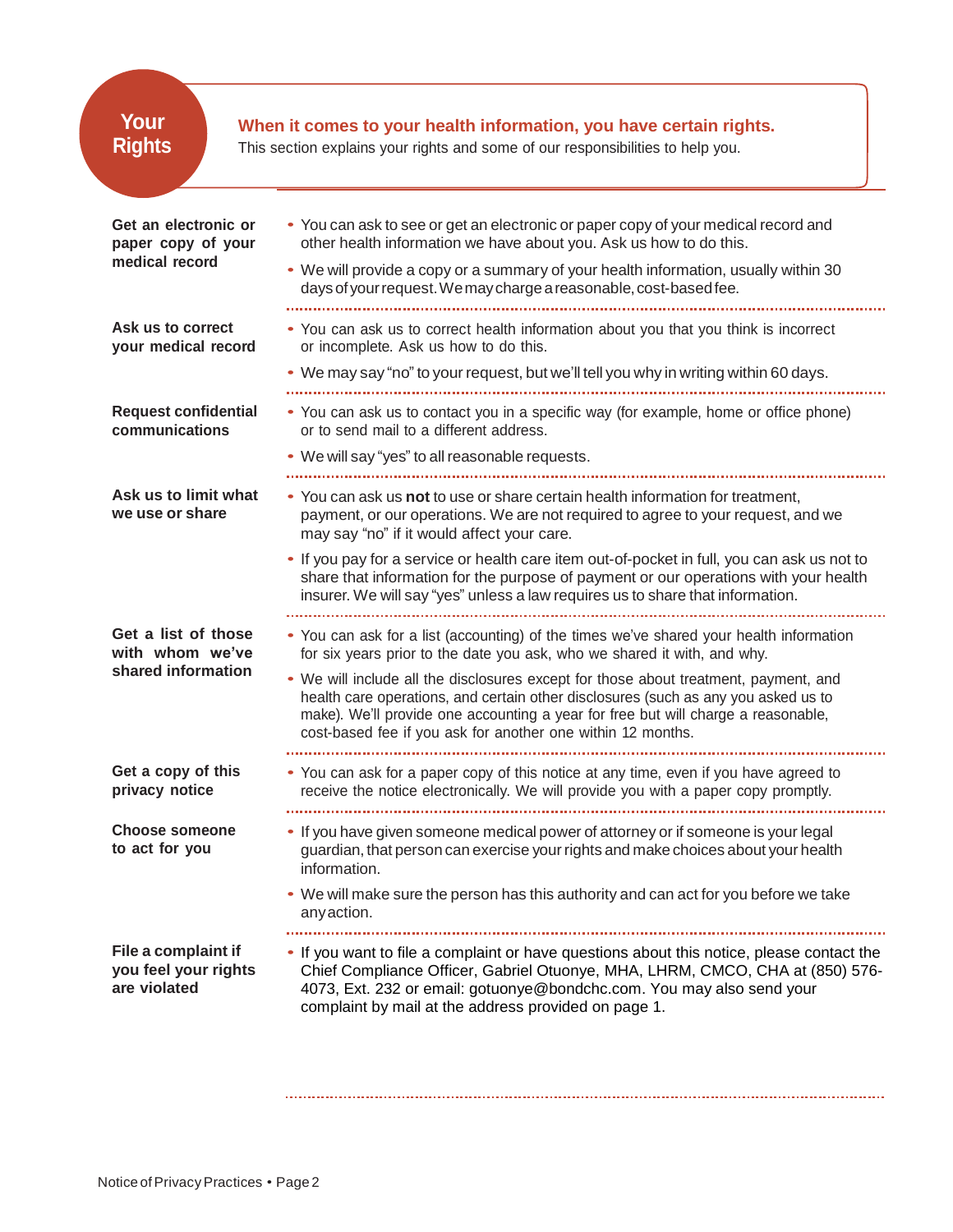| Your           |
|----------------|
| <b>Choices</b> |

## **For certain health information, you can tell us your choices about what**

**we share.** If you have a clear preference for how we share your information in the situations described below, talk to us. Tell us what you want us to do, and we will follow your instructions.

| both the right and choice<br>to tell us to: | • Share information in a disaster relief situation<br>• Include your information in a hospital directory<br>If you are not able to tell us your preference, for example if you are unconscious, we<br>may go ahead and share your information if we believe it is in your best interest. We<br>may also share your information when needed to lessen a serious and imminent<br>threat to health or safety. |  |
|---------------------------------------------|------------------------------------------------------------------------------------------------------------------------------------------------------------------------------------------------------------------------------------------------------------------------------------------------------------------------------------------------------------------------------------------------------------|--|
| In these cases, we never                    | • Marketing purposes                                                                                                                                                                                                                                                                                                                                                                                       |  |
| share your information                      | • Sale of your information                                                                                                                                                                                                                                                                                                                                                                                 |  |
| unless you give us                          | • Most sharing of psychotherapy notes                                                                                                                                                                                                                                                                                                                                                                      |  |
| written permission:                         | • We may contact you for fundraising efforts, but you can tell us not to                                                                                                                                                                                                                                                                                                                                   |  |
| In the case of fundraising:                 | contact you again.                                                                                                                                                                                                                                                                                                                                                                                         |  |

| Our<br><b>Uses and</b><br><b>Disclosures</b> | How do we typically use or share your health information?<br>We typically use or share your health information in the following ways. |                                                                                                                     |
|----------------------------------------------|---------------------------------------------------------------------------------------------------------------------------------------|---------------------------------------------------------------------------------------------------------------------|
| <b>Treat you</b>                             | • We can use your health information and<br>share it with other professionals who are<br>treating you.                                | <b>Example:</b> A doctor treating you for an<br>injury asks another doctor about your<br>overall health condition.  |
| Run our<br>organization                      | • We can use and share your health<br>information to run our practice, improve<br>your care, and contact you when necessary.          | <b>Example:</b> We use health information<br>about you to manage your treatment and<br>services.                    |
| <b>Bill for your</b><br>services             | • We can use and share your health<br>information to bill and get payment from<br>health plans or other entities.                     | <b>Example:</b> We give information about you<br>to your health insurance plan so it will pay<br>for your services. |

*continued on next page*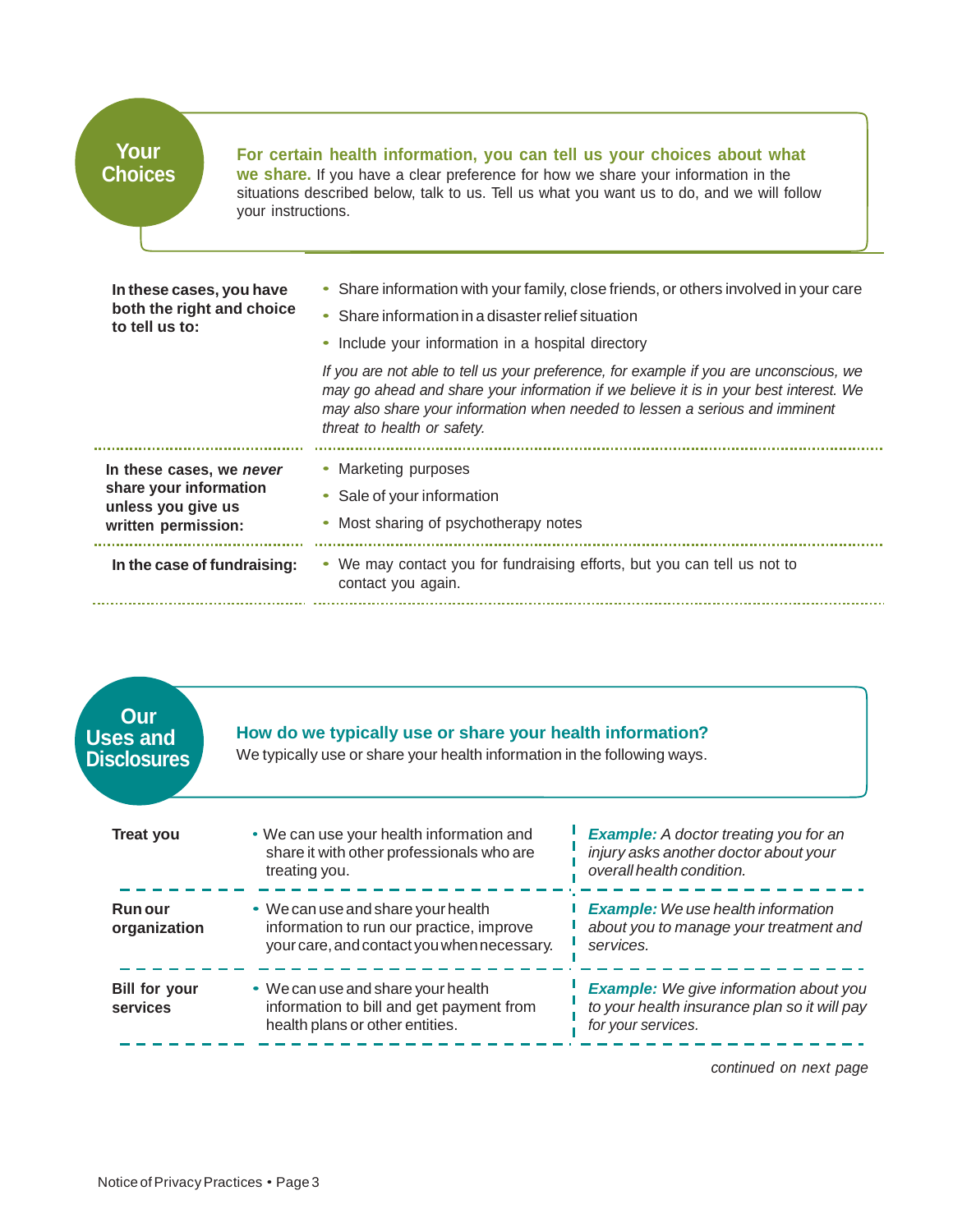**How else can we use or share your health information?** We are allowed or required to share your information in other ways – usually in ways that contribute to the public good, such as public health and research. We have to meet many conditions in the law before we can share your information for these purposes. For more information see: **[www.hhs.gov/ocr/privacy/hipaa/understanding/consumers/index.html](http://www.hhs.gov/ocr/privacy/hipaa/understanding/consumers/index.html).**

| Help with public health<br>and safety issues                                           | . We can share health information about you for certain situations such as:<br>• Preventing disease<br>• Helping with product recalls<br>• Reporting adverse reactions to medications<br>• Reporting suspected abuse, neglect, or domestic violence<br>• Preventing or reducing a serious threat to anyone's health or safety                          |
|----------------------------------------------------------------------------------------|--------------------------------------------------------------------------------------------------------------------------------------------------------------------------------------------------------------------------------------------------------------------------------------------------------------------------------------------------------|
| Do research                                                                            | • We can use or share your information for health research.                                                                                                                                                                                                                                                                                            |
| Comply with the law                                                                    | • We will share information about you if state or federal laws require it,<br>including with the Department of Health and Human Services if it wants to<br>see that we're complying with federal privacy law.                                                                                                                                          |
| Respond to organ and<br>tissue donation requests                                       | . We can share health information about you with organ procurement<br>organizations.                                                                                                                                                                                                                                                                   |
| Work with a medical<br>examiner or funeral director                                    | . We can share health information with a coroner, medical examiner, or funeral<br>director when an individual die.                                                                                                                                                                                                                                     |
| Address workers'<br>compensation, law<br>enforcement, and other<br>government requests | . We can use or share health information about you:<br>• For workers' compensation claims<br>• For law enforcement purposes or with a law enforcement official<br>. With health oversight agencies for activities authorized by law<br>• For special government functions such as military, national security, and<br>presidential protective services |
| <b>Respond to lawsuits and</b><br><b>legalactions</b>                                  | . We can share health information about you in response to a court or<br>administrative order, or in response to a subpoena.                                                                                                                                                                                                                           |

*Our pledge regarding Health Information:*

*We understand that health information about you is personal. We are committed to protecting your health information. We create a record of the care and services you received from us. We need this record to provide you with quality care and to comply with certain legal requirements. This notice applies to all the records of your care generated by this health care, whether made by your personal doctor or others working in this office. This notice will tell you about the ways in which we may use and disclose health information about you. We also describe your rights to health information we keep about you and describe certain obligations we have regarding the use and disclosure of your health information.*

*Florida statutes, rules and regulations requires certain limits and restrictions imposed on disclosure of your protected health information. We will abide by those rules in order to protect your health information.*